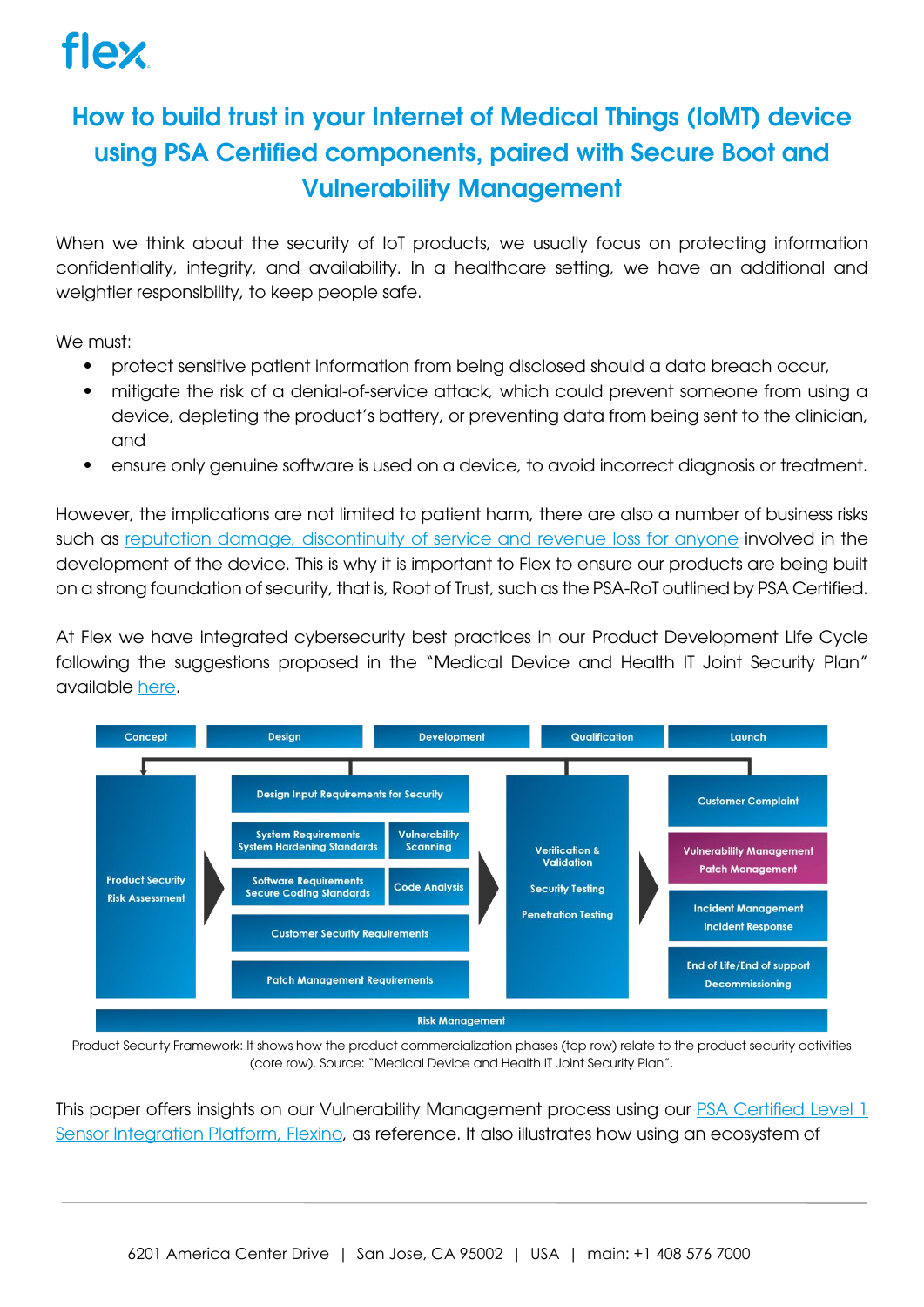# flex

certified system software and silicon chips can help navigate the complexity of designing security into a device.

#### Flex Sensor Integration Platform

Our modular platform enables customers to streamline development while maintaining security. It offers more than 40 hardware and software building blocks that can be ported into any product architecture with minimal intervention. For this use case, we used our medical-grade analog frontend to acquire the patient's ECG signal and send it over NB-IoT to a server. This enabled a practitioner to visualize the ECG trace in real time using the web application you see in the picture below.



Communication Architecture for our Remote Patient Monitoring reference application.

We carefully selected pre-verified hardware architecture which is based on the PSA Certified Level [1 STM32L4 from STMicroelectronics \(based on the Arm Cortex-M4\).](https://www.psacertified.org/certified-products/) While hardware development is complete, there are frequent software updates, making use of the [PSA Certified Level 1 FreeRTOS](https://www.psacertified.org/certified-products/) system software. On top of selecting pre-certified components, Flex is proud that the Flexino Sensor Integration Platform is PSA Certified Level 1, reflecting a proactive investment in security and adherence to security best practice.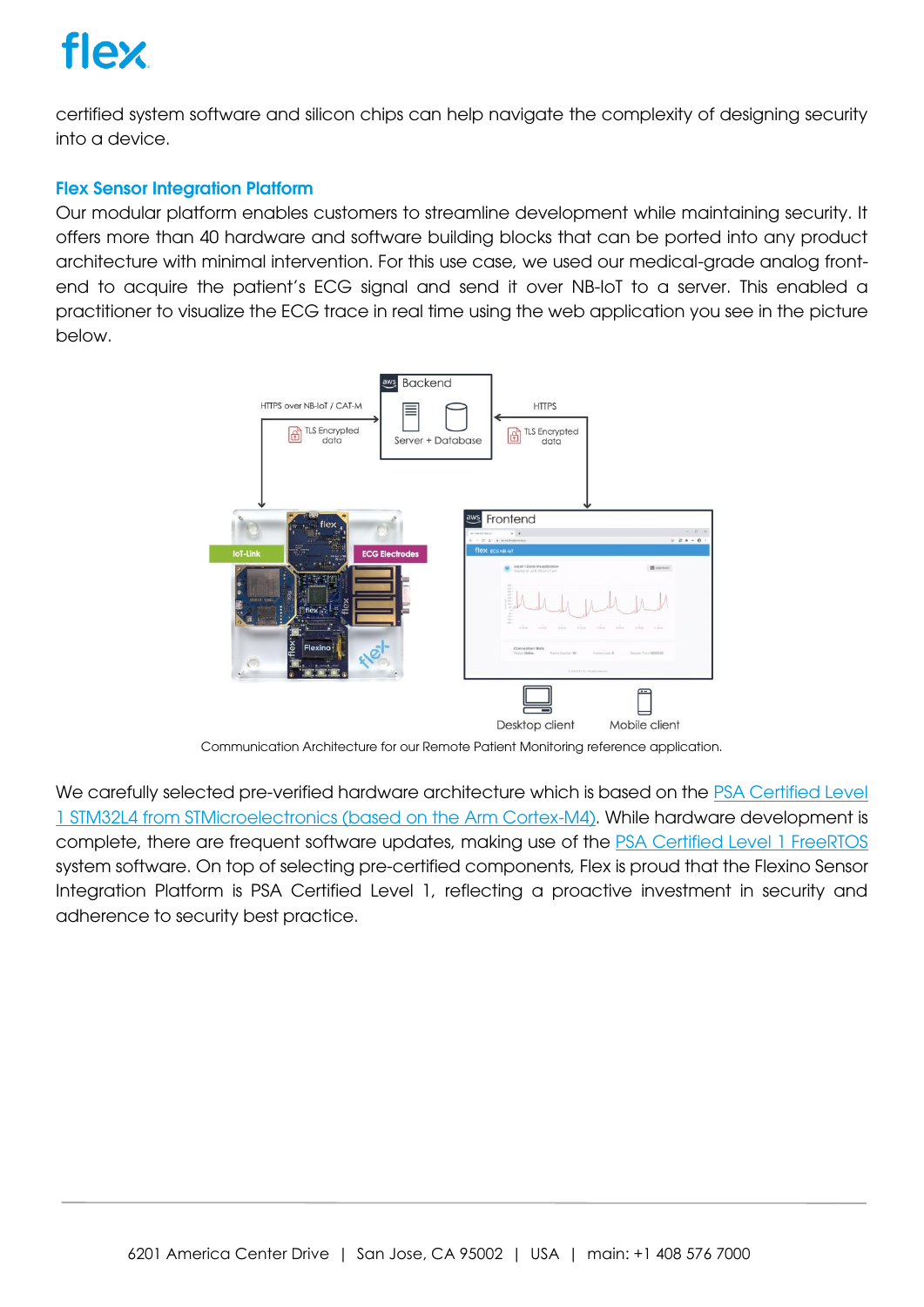# **flex**

"

The PSA Certified status we were awarded assures our customers that their products are being built on a strong foundation of security, that is, a Root of Trust, and they will be compliant with the major standards and regulations driving cybersecurity for connected devices - NIST 8259A and ETSI EN 303 645.

Juan Cols, Innovation Engineer, Sensors & Actuators Centre of Excellence, Flex

#### Cybersecurity BOM

Since the hardware is based on off-the-shelf components, we need to keep track of possible risk exposures. A bill of materials (BOM) is a comprehensive list of parts, components and subassemblies required to manufacture a product. We can extend the same concept to software and so create a Cybersecurity BOM (CBOM). This is the first step towards continuously monitoring new vulnerabilities that might compromise the security of your device and allows remedial action to be taken if that's the case.

flex

#### Vulnerability Monitoring Example

In the table below you can see a simplified version of the CBOM for our reference platform. We listed the microcontroller, the IoT modem, some cryptography libraries and real-time operating [system.](https://www.psacertified.org/products/freertos/certificates/#security-level-1) We also listed some of the vulnerabilities reported for each component in the National Vulnerability Database from the NIST (National Institute of Standards and Technology) which you can access [here.](https://nvd.nist.gov/vuln/search)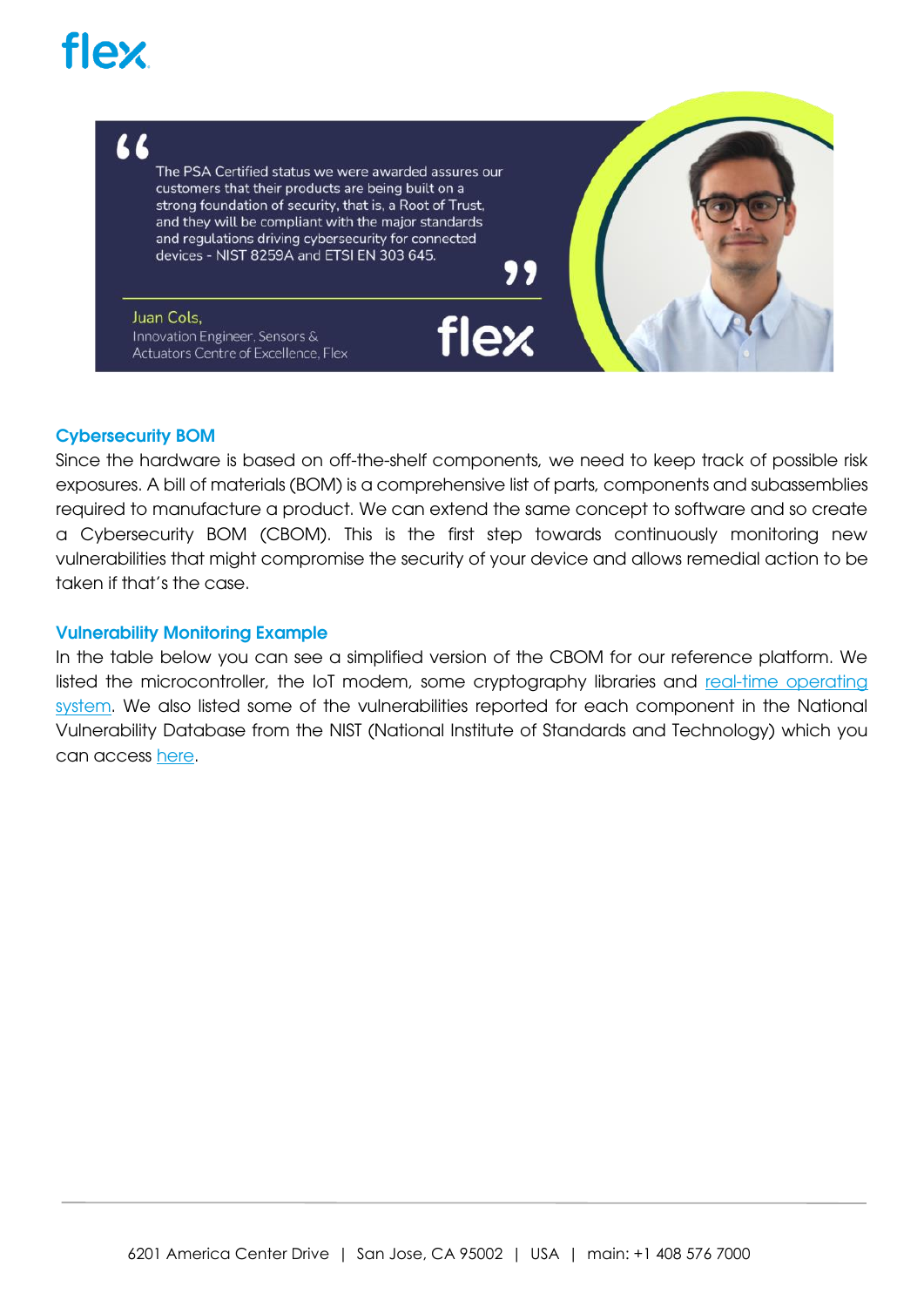### fley

|                                                               | <b>VULNERABILITIES</b>                          |                                                                                                                                                            |                                |
|---------------------------------------------------------------|-------------------------------------------------|------------------------------------------------------------------------------------------------------------------------------------------------------------|--------------------------------|
| Cybersecurity<br><b>Bill of Materials</b>                     | <b>National Vulnerability</b><br>Database (NVD) | <b>Description</b>                                                                                                                                         | <b>Mitigation</b><br>Available |
| <b>MCU</b><br><b>STMicroelectronics</b><br><b>STM32L443VC</b> | CVE-2020-27212                                  | Flash RDP can be degraded from L2 (no access via debug interface) to L1 (limited<br>access via debug interface) by injecting fault during boot.            |                                |
|                                                               | CVE-2019-14236                                  | <b>PCROP</b> can be defeated by observing CPU registers and the effect of code<br>execution.                                                               |                                |
| loT Modem<br>Quectel BG96                                     | CVE-2021-31698                                  | Single Entry for Quectel EG25-G LTE modem. Code execution as root via AT<br>commands. Unknown if this affects the BG96. Vulnerability confirmed by vendor. | Investigation in<br>progress   |
| Cryptography<br>STM32 Cryptography<br>Library V3.0.0          | CVE-2020-20949                                  | Bleichenbacher's attack on PKCS #1 v1.5 padding for RSA in STM32 cryptographic<br>firmware library software expansion for STM32Cube (UM1924).              |                                |
| <b>Embedded OS</b><br>FreeRTOS Kernel 10.0.1                  | CVE-2021-32020                                  | AWS FreeRTOS before 10.4.3 has insufficient bounds checking during management<br>of heap memory.                                                           |                                |
|                                                               | CVE-2021-31572                                  | AWS FreeRTOS before 10.4.3 has integer overflow in stream buffer.c for a stream<br>buffer.                                                                 |                                |
|                                                               | CVE-2021-31571                                  | AWS FreeRTOS before 10.4.3 has an integer overflow in queue.c for queue creation.                                                                          |                                |

Cybersecurity Bill of Materials (CBOM) for Flex's Sensor Integration Platform.

The risk assessment of the new vulnerabilities is necessary to understand the risk for the system/user. For example, the first entry in the table [\(CVE-2020-27212\)](https://nvd.nist.gov/vuln/detail/CVE-2020-27212) affects the Root of Trust of the device.

#### Taking Action

The [PSA Certified 10 Security Goals](https://www.psacertified.org/blog/psa-certified-10-security-goals-explained/) outline best practice ways to combat the most common threats to connected devices. Achieving the Security Lifecycle goal, paired with Secure Update helps to patch new vulnerabilities when they are highlighted in the CBOM.



Two of the PSA Certified Security Goals outlined in this whitepaper.

Let's see the process we followed to achieve the Secure Update Goal by releasing a new firmware (FW) update to maintain the Root of Trust of our platform.